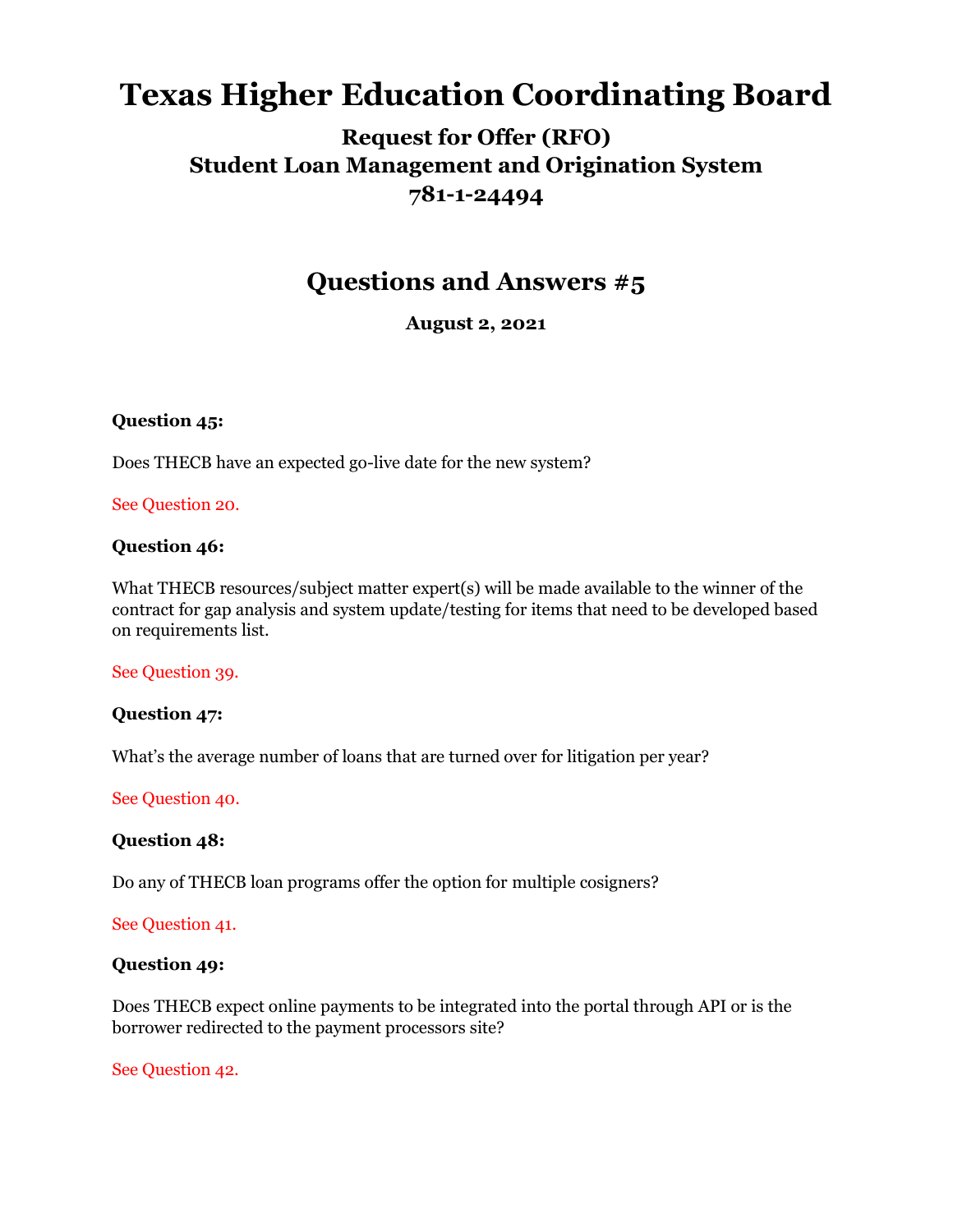## **Question 50:**

Please provide historical loan data by program for the past 2 years as follows:

- a. Total loan application count
- b. Total disbursed loan count
- c. Total disbursed loan \$ volume

College Access Loan (CAL) volume for the past two fiscal years is as follows:

|                        | # Loans Disbursed | \$ Loans Disbursed |
|------------------------|-------------------|--------------------|
| $FY20(9/1/19-8/31/20)$ | 18.647            | \$156,242,305      |
| $FY21(9/1/20-8/31/21)$ | 15,821            | \$140.856.925      |

## **Question 51:**

How much does THECB plan to disburse in the upcoming academic year based on program type?

## See Question 43.

## **Question 52:**

Can you expand on non-credit loans? Are these loans still being originated or are they no longer made and are just being serviced? If currently being originated, which program are they tied to? Or is this an option THECB is looking for in the future?

## See Question 44.

## **Question 53:**

Per Attachment E, it appears THECB has assigned vendors for payment processing, credit reporting, print/mail and IVR and the expectation is that the system should initiate email communications. Does THECB have an assigned vendor for SMS?

See Question 21.

## **From Attachment E:**

## **Question 54:**

## **1) General Functionality**

**a.** 1.01 Regarding migration of THECB's existing loan management system, will there be a clean cutoff of applications on the prior system and the new solution will accept only new applications, or will migration include existing applications currently in the queue? Put another way, at the time of system conversion, will current applications in the originations pipeline be worked until completion or does THECB expect all applications in process to be moved to the new originations platform?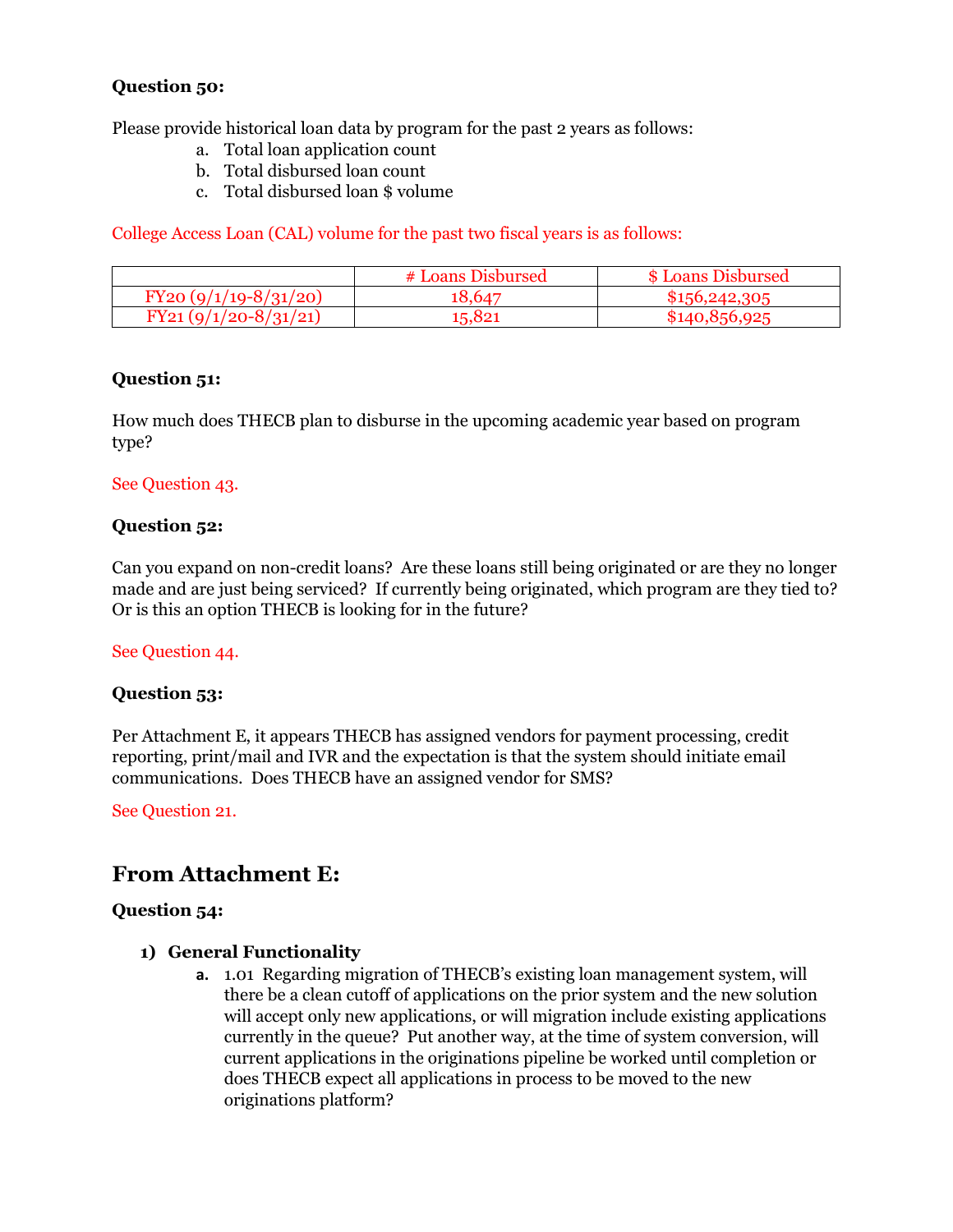See Question 22.

## **Question 55:**

## **2) Loan Origination**

**a.** 2.13 What is an institution-based application?

See Question 25.

**b.** 2.02 Does THECB only have a relationship with Experian (Experian Vantage) Score of 650 or higher required), or does it also have a relationship with other bureaus?

Currently, THECB only has a relationship with Experian.

**c.** 2.02 Is THECB requiring interface with a third-party decisioning entity or is it willing to work with a solution that has a robust credit decisioning engine integrated within the platform? If there is a requirement to integrate to a thirdparty decisioning provider please specify the entity.

Currently, THECB interfaces with a third-party decisioning entity for credit decisioning but would consider a solution integrated with your proposed platform solution.

**d.** 2.06 Is verification of TX driver's license through a State of Texas designated agency currently an automated process?

Yes, through the Texas Department of Public Safety.

**e.** 2.09 Can you provide clarity on the purposes of requiring two references and if THECB plans to continue this practice for loan application, as this practice no longer exists for student lending in general?

Yes.

**f.** 2.11 Is there an expectation at point of credit check that the origination platform will be required to access servicing platforms to detect delinquent loans not showing on the credit bureau?

See Question 24.

**g.** 2.12 How frequently is traditional mail utilized in THECB's current process?

Traditional mail is utilized extensively in THECB's current process, but a proposed solution that incorporates a customer portal as a means for communication is desired, as set forth in Section 11.0 of Attachment E of the RFO.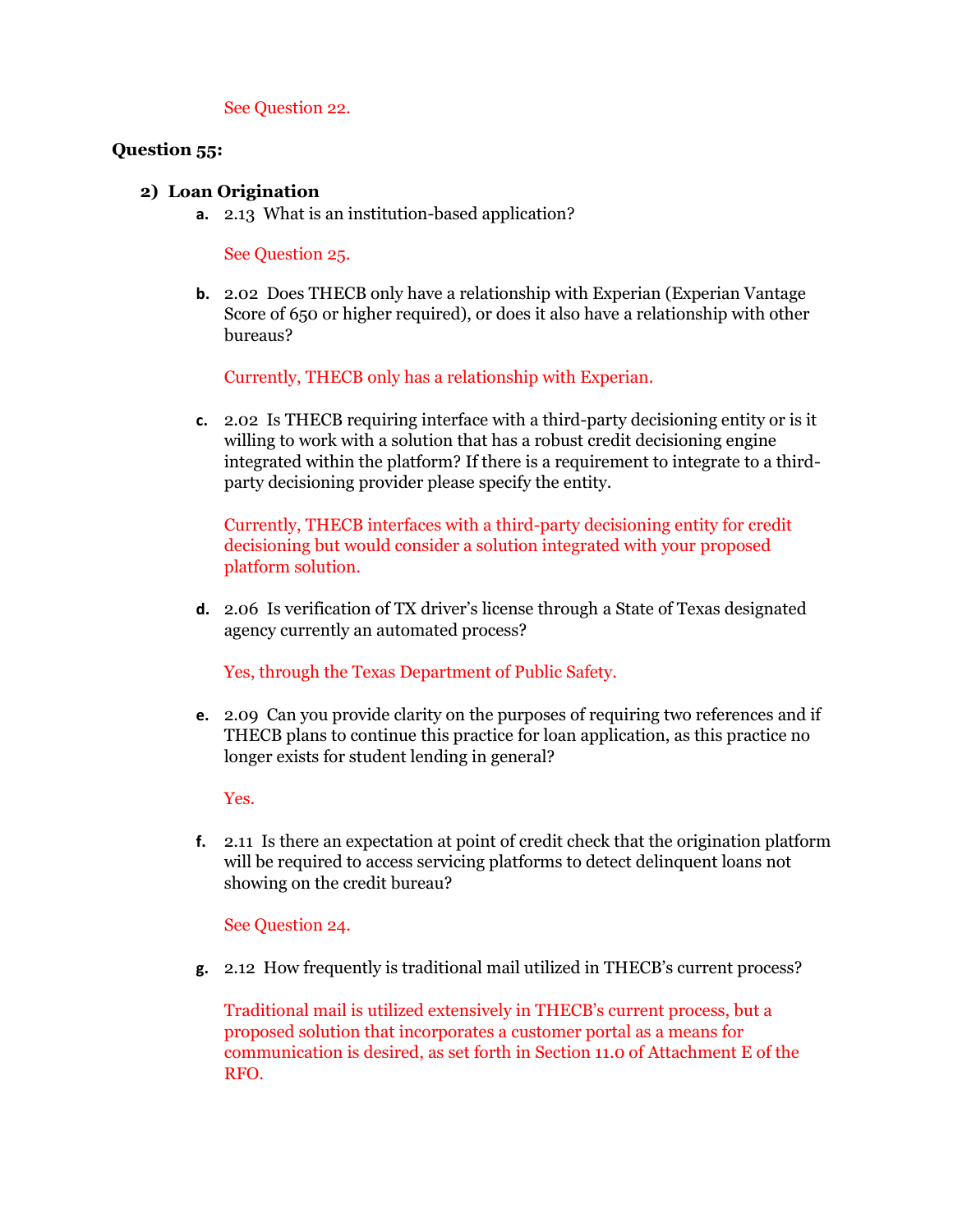**h.** 2.15 What is PCA and how is it different from Bond ID?

Each bond is assigned a Program Cost Account (PCA).

**i.** 2.22 How does the process work for scholarships that become loans if requirements are not met? Are students directed to apply only upon nonconformance?

Upon nomination, the borrower completes an application and promissory note that includes requirements regarding non-conformance.

**j.** 2.09 Does the loan program require two references for each borrower and must all four potential references have different addresses?

#### See Question 23.

**k.** 2.22 Is the loan information loaded into the servicing system with a 0% interest rate in case the scholarship requirements are not met, at which time it turns into a loan?

See Question 27.

#### **Question 56:**

- **3) Loan Account Servicing** 
	- **a.** 3.02 Can THECB provide portfolio for all existing federal and state (alternative) loan programs currently being serviced?

See Question 28.

**b.** 3.11 If a partial payment is made on an account, is the expectation that an updated statement is sent as soon as the partial payment is applied? Is the updated statement just for the amount to satisfy the current outstanding balance?

See Question 29.

#### **Question 57:**

#### **4) Payment Processing**

**a.** 4.05 The requirement states the solution must provide payment processing through the "THECB cash receipts system", what is this? What other "various forms of electronic transactions" is THECB receiving today or looking to receive?

See Question 30.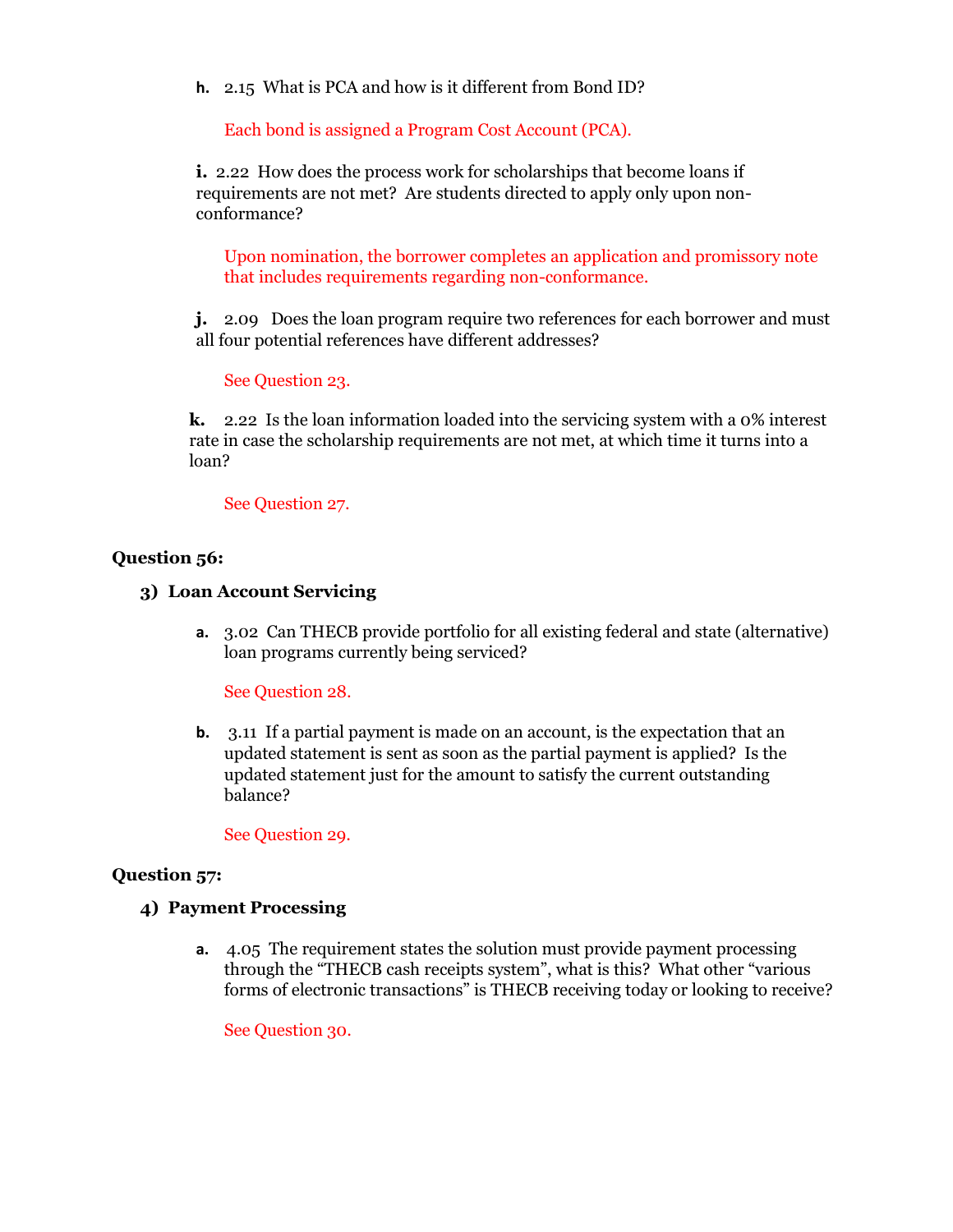**b.** 4.07 How does your current IVR system work? Does the IVR system ping the servicing system to pull information in real-time or is a daily data file provided to the IVR vendor with pertinent information that is presented to the borrower dependent upon the borrower's request?

See Question 31.

## **Question 58:**

- **5) Reporting**
	- **a.** 5.02 Is providing data export for clients to bring into their own internal data warehouse an acceptable solution for THECB to run queries against?

THECB's preference is for the loan management system to record transactions to the THECB Data Warehouse. However, all information that is Personally Identifiable Information and/or protected by the Family Educational Rights and Privacy Act (FERPA) must be housed in a DCS (Data Center Services) hosted environment. See Section 2.0, 3.01, Attachment E, section 8.04.

## **Question 59:**

#### **6) Accounting**

**a.** 6.01 Which part of the loan solution (origination or servicing) is supposed to serve as THECB's subsidiary ledger?

#### See Question 32.

#### **Question 60:**

## **7) Document Generation/Management**

**a.** 7.01 Can you please clarify your requirements for regular mail correspondence as opposed to email, SMS, and other forms of electronic communication?

Proposed solution would include functionality that generates certain correspondence via a customer portal rather than traditional mail service.

**b.** 7.02 What does 'fillable, on-demand letters' mean and what types will be required?

#### See Question 33.

**c.** 7.04 We need more information on the requirement for borrowers and cosigners to be able to request letters on-demand. What types of letters should the borrower and/or cosigner be able to request on-demand and is the expectation that this information would be immediately available to the borrower through the portal?

#### See Question 34.

**d.** 7.06 Please provide more information regarding the requirement for Quality control on imported documents. What are THECB's current requirements here?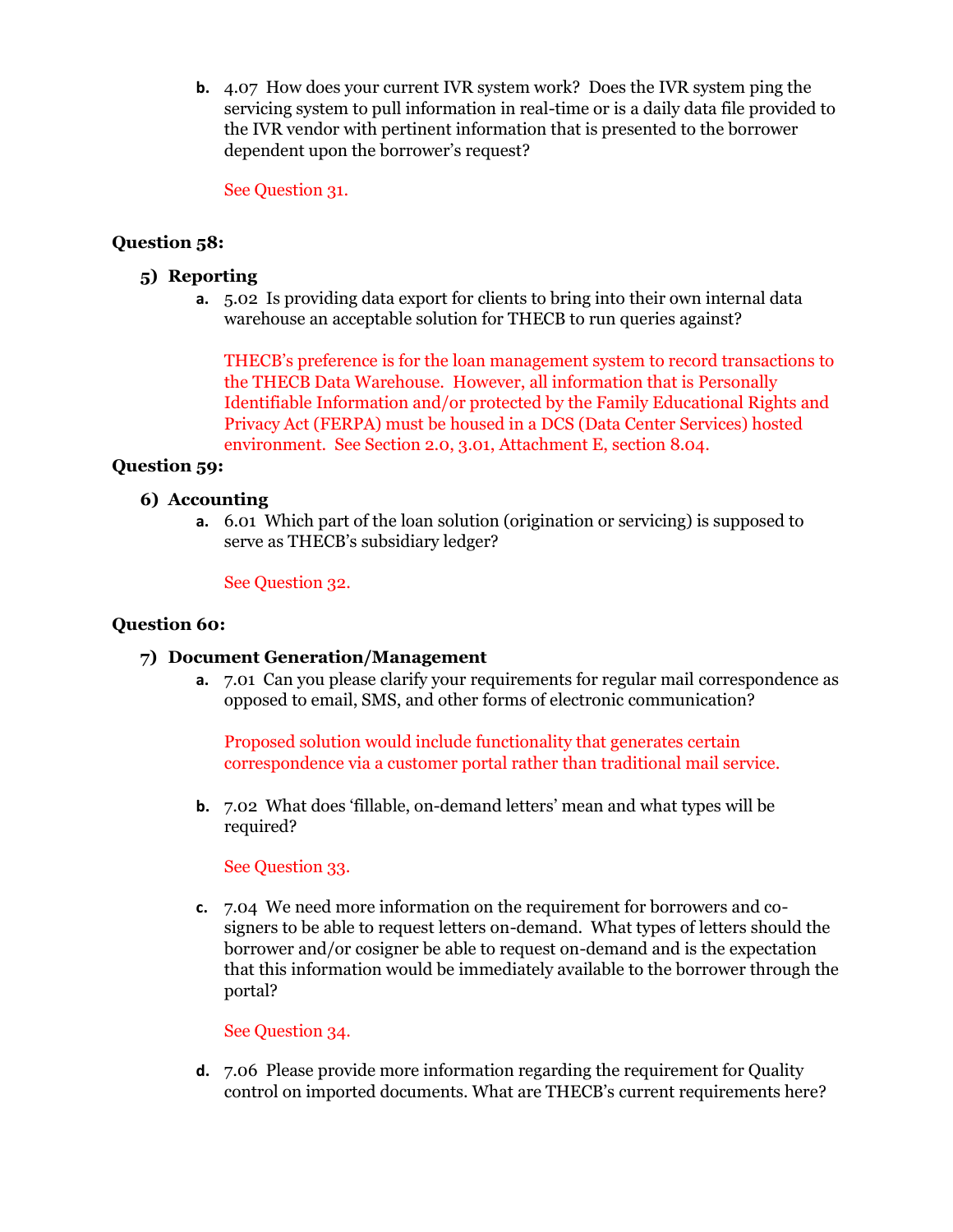THECB needs to have documents that are legible for both personnel and OCR processing.

**e.** 7.07 Please provide more details regarding the referenced Document Management System. Is this a separate THECB system?

THECB would need the loan management system to generate specific .tiff documents that would be stored to a file share. Then THECB's document repository system would pick up that file created.

## **Question 61:**

## **8) Debtor Identification and Location** (no questions)

## **Question 62:**

- **9) Collections** 
	- **a.** 9.02 Please provide further details on what THECB considers the personal identification number (PIN) and why the borrower would need to change this number through the IVR system.

## See Question 35.

## **Question 63:**

## **10) Litigation Tracking and Post Default Collections**

10.07 When separate calculations of cosigner balances are done, is the loan split into two separate loans with the cosigner now being responsible for one portion and the borrower the other?

See Question 36.

## **Question 64:**

## **11) Customer Portal for Borrowers, Co-Signers, and internal THECB Staff**

**a.** 11.08 What types of letters are typically requested by borrowers, and is the expectation to request a letter or have one immediately generated?

See Question 34.

**b.** 11.30 Can you clarify the expectation of shadowing the borrower/cosigner in the customer portal?

## See Question 37.

## **Question 65:**

## **12)Customer Portal for Institutions and Internal THECB Staff**

- **a.** 12.07-12.15 Please provide number of expected THECB staff users of the origination platform during peak and non-peak season
	- Underwriters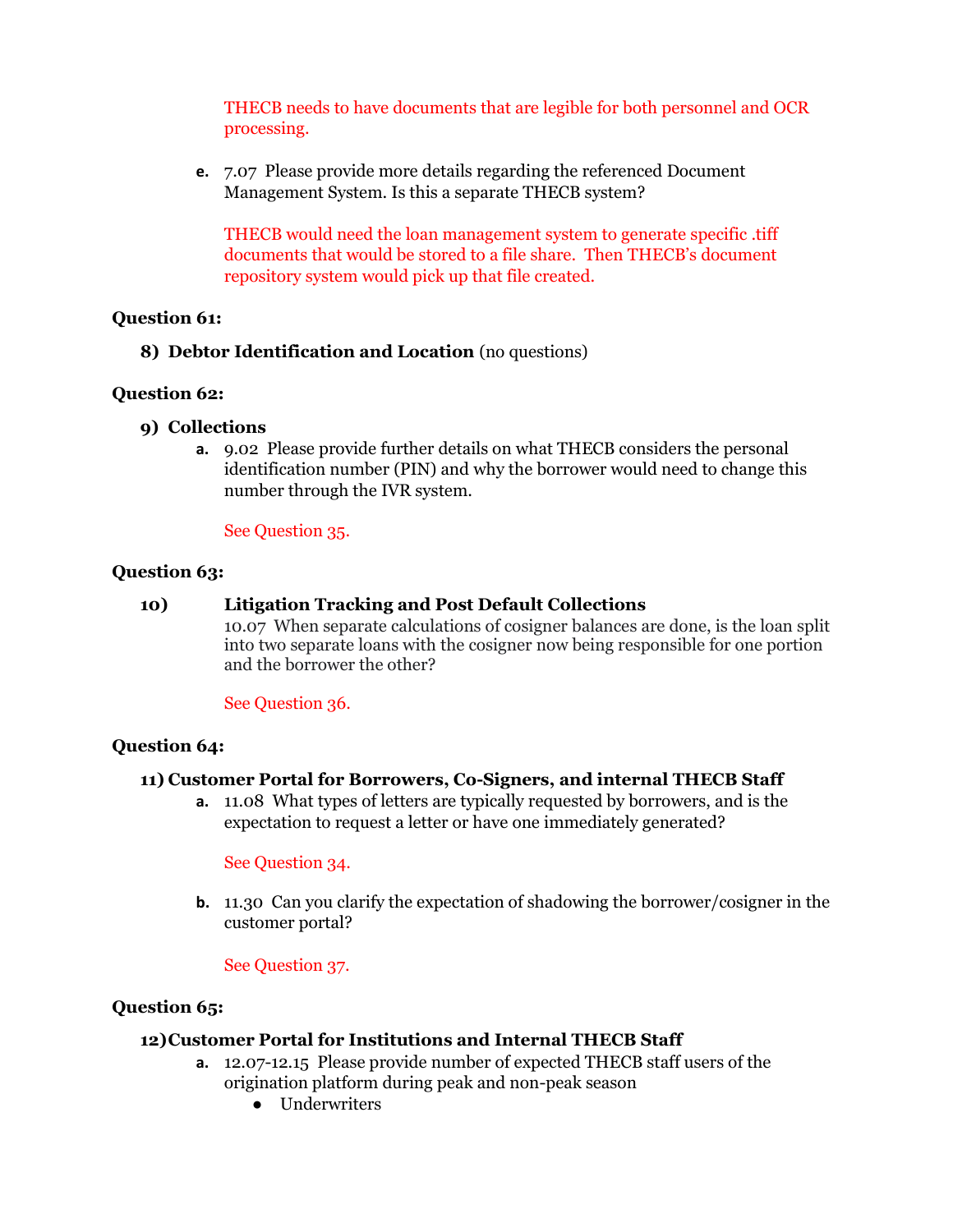- Loan processors
- Customer support representatives

Underwriters (0), Loan Processors (3-5 depending on season), Customer Support Representatives (70). These numbers do not take into account future growth.

**b.** 12.08 Regarding the program summary 'Certified-No Allocated Funds Available', is that referring to certified loans that THECB can no longer fund? Is THECB still allocating funds by institution?

Proposed solution should provide the ability to track allocations by institution.

**c.** 12.14 Does THECB currently collect customer surveys after every application?

No.

#### **Question 66:**

#### **13)Interface and Import/Export Requirements**

**a.** 13.01 Please confirm if data migration efforts can take place outside of the scope of this RFP and can be addressed when full requirements are received.

No, THECB is expecting that upon execution of the contract that the vendor chosen for contract will perform migration from our existing loan management system to the new system. See Section 2.0 of the RFO.

**b.** 13.01 If the above answer is no, please provide requirements with respect to migration of data from current loan origination system

Migration should include all historical data.

i. Will applications currently in the pipeline at cutover be worked with the current origination system?

Yes, applications in the pipeline will need to be migrated to the new solution.

ii. If there is a requirement to move data in the legacy system to the new system please provide details re application volumes and expectations of data to be migrated (e.g just customer profile, full application data and documents etc).

Full application data should be migrated from the legacy system to the new loan management system.

**c.** 13.20 Please provide requirements regarding transferring scholarships from internal system to Loan Management System. Is this related to loan origination or servicing systems?

Upon further internal discussion, this requirement is no longer needed.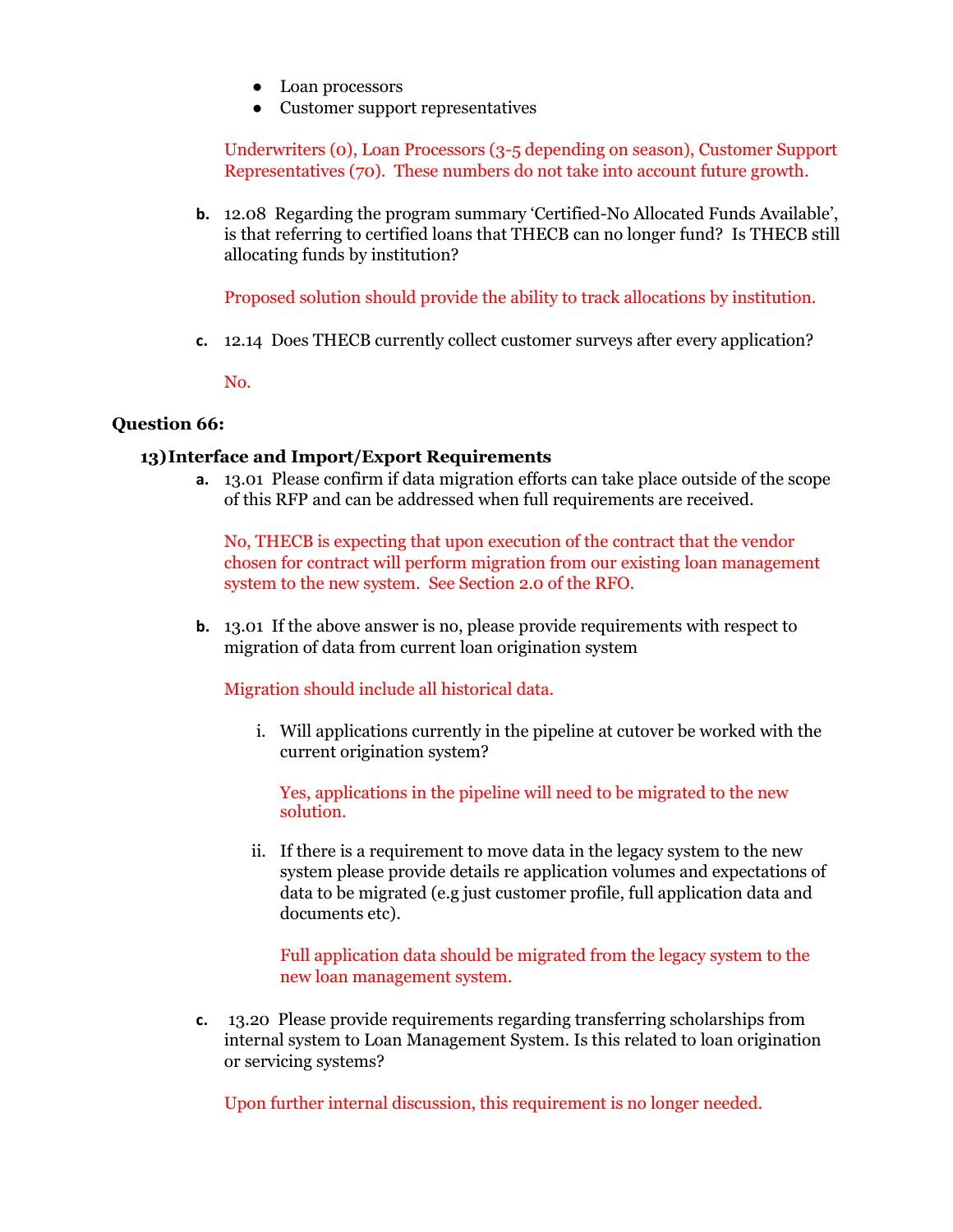## **Question 67:**

**14)Federal Loan Servicing** (no questions)

## **Question 68:**

## **15)Other Functionality**

**a.** 15.13 Please provide clarification regarding the ability for THECB staff to make changes to the online website without IT/Vendor support for loan application. Are you talking about your own website? If the application is embedded within the website already, what changes do you anticipate that would affect the application itself?

THECB would like to post announcements to the log-in screen without having to submit IT/vendor ticket. Types of announcements would include, but not be limited to, system or maintenance outage, tax statement information, etc.

## **Question 69:**

## **16)Technology Requirements**

**a.** 16.04 It states that a SaaS solution is preferred, but that the hosted environment would be through the State's public cloud. If the SaaS solution is already hosted on AWS, doesn't it allow for exemption by DCS through THECB per attachment F? Please clarify.

No, any solution that does not host and maintain all data within the DCS-hosted cloud would require an exemption. See Section 3.01 of the RFO.

**b.** 16.14 Can you expand on the need to have access to the code repository?

See Question 38.

**c.** 16.16 Is integration with the existing Texas.GOV portal needed for both origination and servicing? What information is currently being migrated to that site as well as other 'downstream systems' that are referenced?

Integration with existing Texas.Gov payment platform (not portal) using API's (NIC USA).

**d.** 16.23 Please provide requirements re; connection to Decision Lender for credit checks. Does THECB integrate to DecisionLender currently?

Yes, THECB currently uses a third-party vendor for credit decisioning, but would consider proposed solution that integrates credit decisioning into its platform. See Attachment E at Section 16.23.

## **From Attachment F:**

## **Question 70:**

Is THECB's current platform and technology DCS hosted and managed?